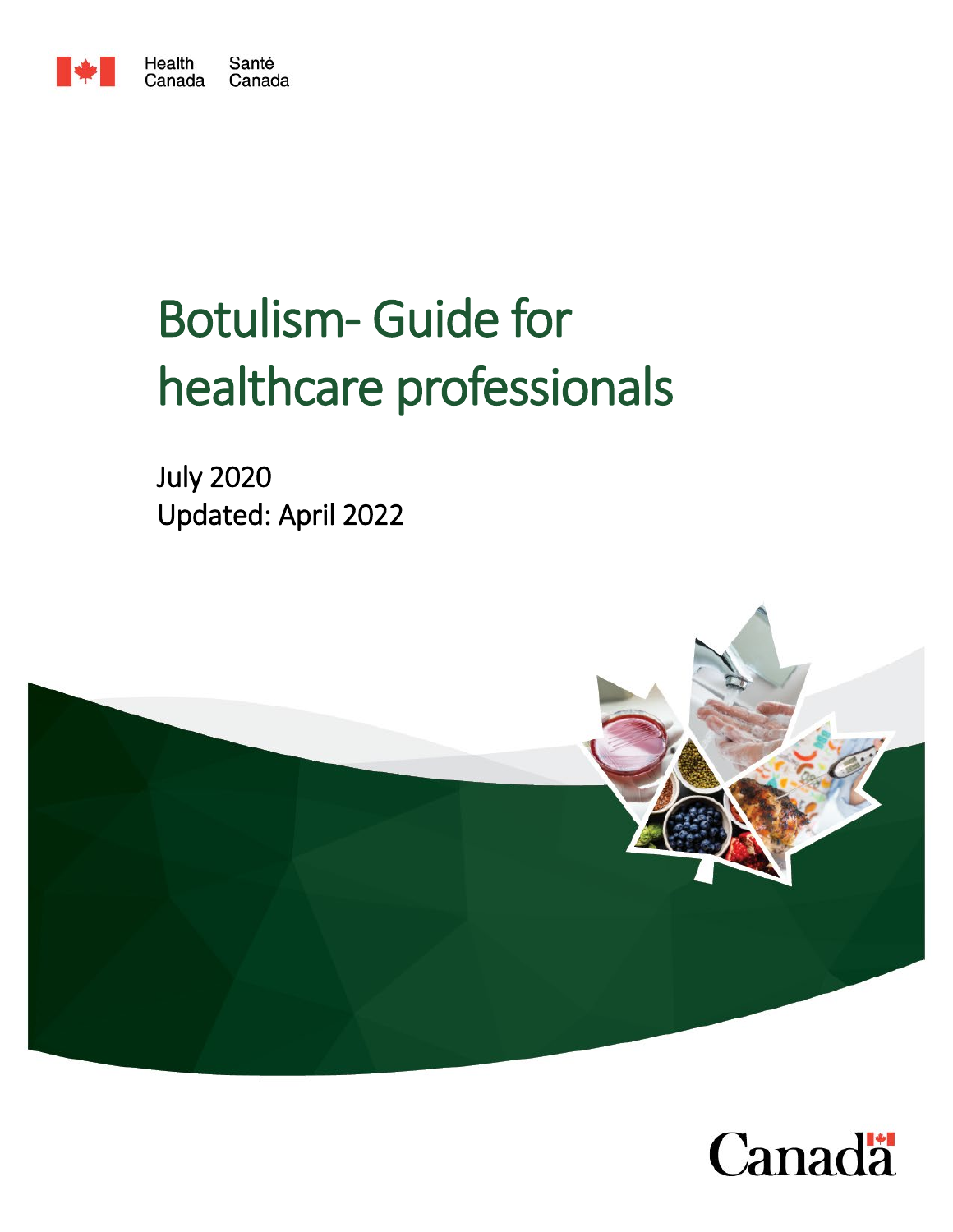**Health Canada is the federal department responsible for helping the people of Canada maintain and improve their health.** Health Canada is committed to improving the lives of all of Canada's people and to making this country's population among the healthiest in the world as measured by longevity, lifestyle and effective use of the public health care system.

Également disponible en français sous le titre : Botulisme–Guide pour les professionnels de la santé

To obtain additional information, please contact:

Health Canada Address Locator 0900C2 Ottawa, ON K1A 0K9 Tel.: 613-957-2991 Toll free: 1-866-225-0709 Fax: 613-941-5366 TTY: 1-800-465-7735 E-mail: publications-publications@hc-sc.gc.ca

© Her Majesty the Queen in Right of Canada, as represented by the Minister of Health, 2022

Publication date: April 2022

This publication may be reproduced for personal or internal use only without permission provided the source is fully acknowledged.

Cat.: H164-298/2022E-PDF ISBN: 978-0-660-42848-2 Pub.: 210780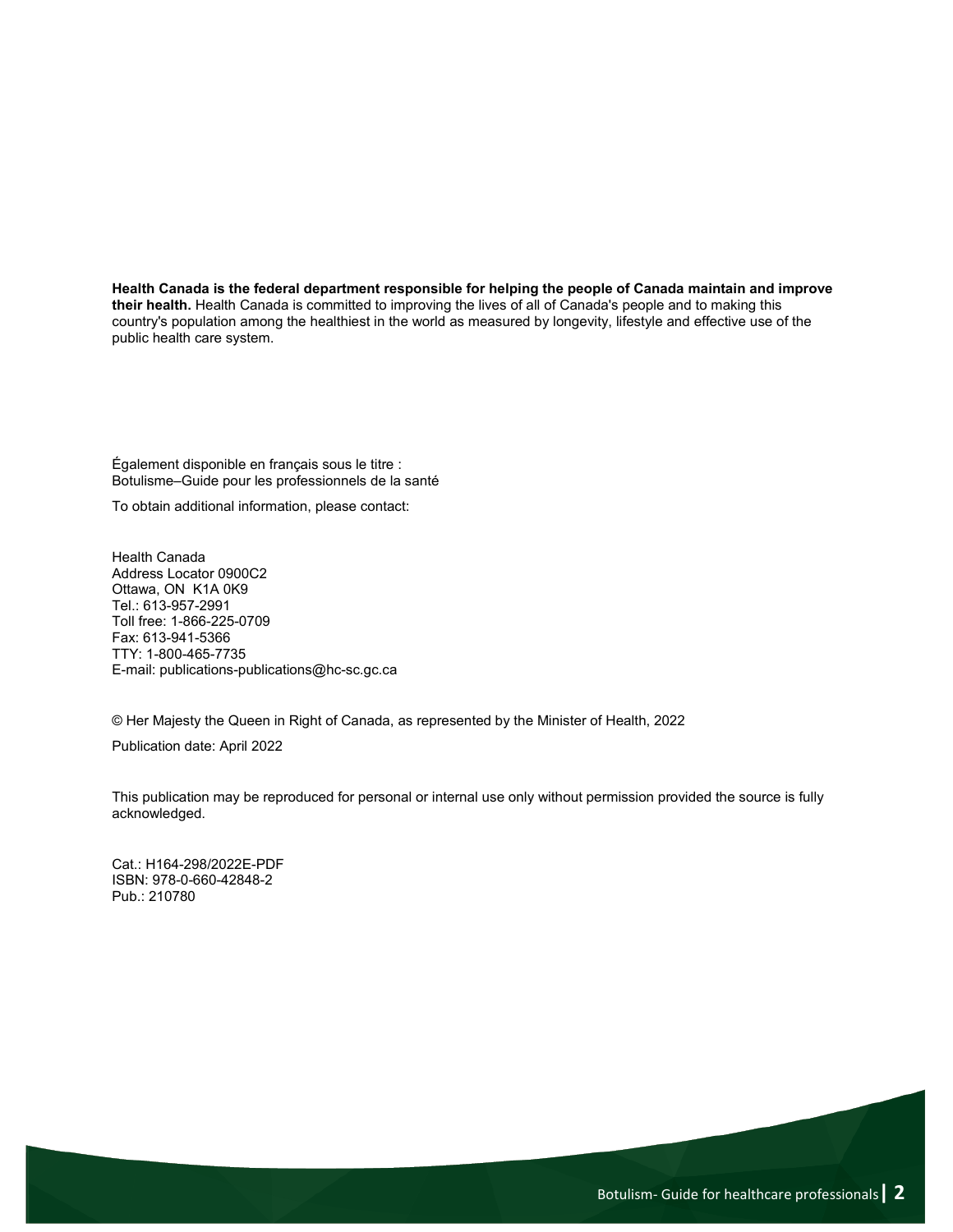Healthcare workers should notify local and/or provincial public health authorities when a case of botulism is suspected. The *Botulism - Guide for Healthcare Professionals* document is for use by healthcare workers and facilities/organizations providing healthcare including hospitals and hospital pharmacies, community-based healthcare service providers and pre-hospital emergency services. The Botulism Reference Service for Canada receives specimens for testing from hospital and provincial laboratories.

#### Contact information

Botulism Reference Service for Canada: Laboratory 613-957-0885 weekdays from 8:00 a.m. to 4:00 p.m. Consultation for testing of clinical or food samples 613-296-1139 Weekdays from 8:00 a.m. to 4:00 p.m.

Samples must be received Monday to Friday between 9:00am and 4:00pm. Do not submit specimens that may arrive on a weekend or holiday, or after regular working hours

Please print and complete the **BRS requisition for diagnostic tests** and include it in your sample's shipment.

Please ship samples by courier to:

Botulism Reference Service Health Canada, Banting Research Centre 251 Sir Frederick Banting Driveway, Tunney's Pasture Ottawa, Ontario K1A 0K9 Special Access Programme: 613-941-2108

Please provide us with your tracking number by phone as soon as shipment is confirmed.

It is the sender's responsibility to ensure the samples arrive at the correct location. Since some air couriers only ship as far as the Ottawa airport, you may be required to arrange for a courier company to pick up the samples from the airport and deliver them to our facility.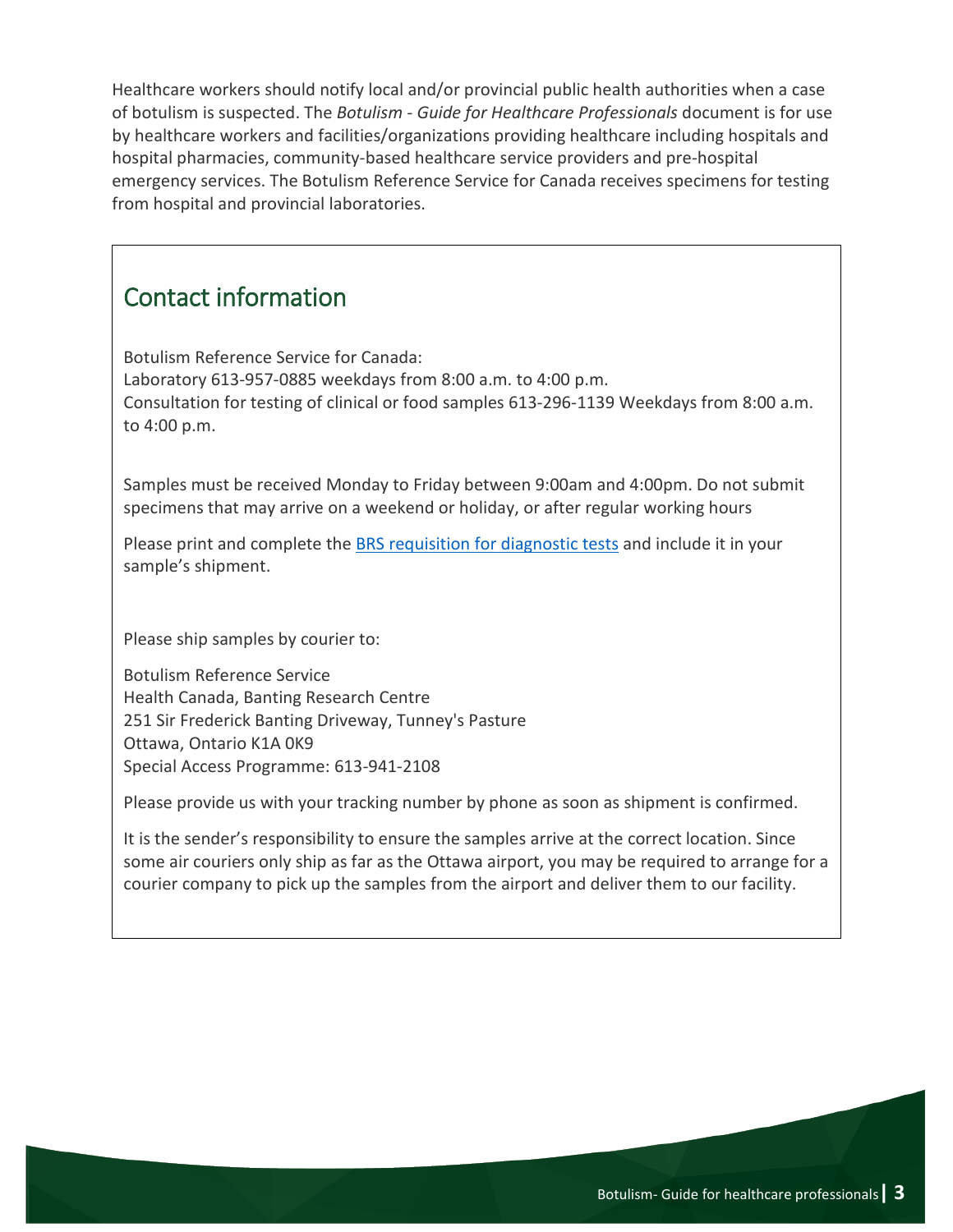Botulism is a rare neuroparalytic disease caused by a neurotoxin that is produced by the bacterium *Clostridium botulinum*. Botulism develops if a person ingests the toxin or if the organism grows in the intestines or wounds and toxin is released. There are four main forms of botulism: foodborne, infant, adult intestinal colonization and wound.

**Foodborne botulism** results from the ingestion of preformed neurotoxin in food or drink. In foodborne botulism, symptoms generally begin 12 to 36 hours after eating contaminated food, but can also occur as early as six hours or as late as 10 days. Symptoms may initially include vomiting and/or diarrhea and are followed by one or more of: ptosis (drooping of eyelids), visual disturbance, dilated and fixed pupils, dysphagia (difficulty in swallowing), dry mouth and dysphonia (difficulty speaking). These symptoms may extend to a descending symmetrical flaccid paralysis in an alert afebrile person. Constipation is a common symptom later in presentation. The case-fatality rate is approximately 5%.

**Infant botulism** affects infants under the age of one with most cases occurring between six weeks and six months old. This form of botulism results from ingestion of spores that germinate in the intestine and produce bacteria that release toxin. Clinical symptoms start with constipation and may include loss of appetite, generalized weakness, weak cry, weak suck, ptosis, sluggishly reactive pupils, disconjugate gaze, blunted facial expression, drooling, decreased anal sphincter tone, hypotonia and a significant loss of head control.

**Adult intestinal colonization botulism** results when *C. botulinum* germinates and produces toxin in the digestive system. This form of botulism affects adults who have altered gastrointestinal anatomy and microflora caused by a previous history of intestinal surgery, inflammatory bowel disease, or exposure to antimicrobial agents. The symptoms observed are similar to foodborne botulism.

**Wound botulism** results when a wound becomes infected with *C. botulinum* and toxin is produced. The incubation period for wound botulism is longer, averaging about 10 days. This form of botulism exhibits similar symptoms as foodborne botulism (except there is no vomiting and/or diarrhea). The presence of a wound is also useful to note. Wound botulism cases may result from contamination of wounds by soil or gravel, or injection of illicit intravenous drugs.

## Laboratory confirmation

Laboratory confirmation of foodborne botulism is made by demonstration of botulinum toxin in serum, stool, gastric aspirate or incriminated food, or isolation of *C. botulinum* from stool or gastric aspirate. Identification of organisms in a suspected food is helpful but not diagnostic because *C. botulinum* spores are ubiquitous in the environment. Individuals may be diagnosed with foodborne botulism if they consumed a food item linked to a laboratory confirmed botulism case. The diagnosis of intestinal botulism is established by identification of *C. botulinum* organisms and/or toxin in a patient's feces over an extended period of several days or weeks, combined with the lack of a toxic food. Wound botulism is diagnosed by evidence of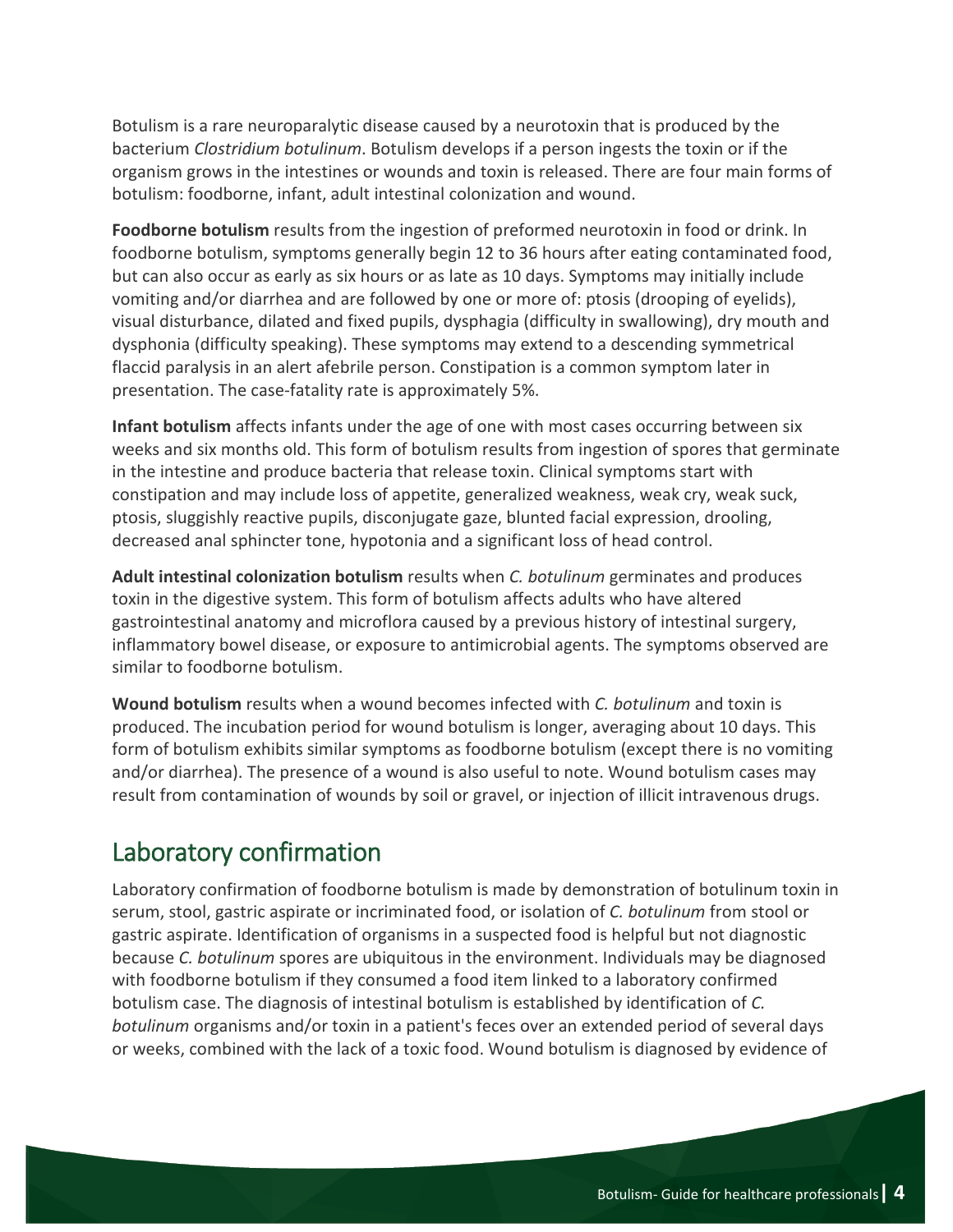a wound combined with detection of toxin in serum or isolation of *C. botulinum* from a wound culture. Differential diagnoses of botulism include Guillain-Barré syndrome, stroke, and myasthenia gravis.

## Federal support

The management of a suspected botulism case involves healthcare professionals, and provincial and federal public health officials. The federal management involves Health Canada's Botulism Reference Service (BRS) for Canada and may involve the Health Canada Special Access Programme (SAP).

The BRS for Canada, established in 1974, provides the following support:

- Assists physicians and Provincial Departments of Health when botulism is suspected;
- Examines suspect foods and clinical specimens submitted by hospital and provincial laboratories for analysis;
- Rapidly alerts responsible agencies when commercial foods are involved;
- Maintains reference cultures of *C. botulinum*; and
- Liaises with centres that have similar interests and responsibilities in Canada and abroad.

The SAP considers requests for non-marketed drugs from practitioners treating patients with serious and/or life-threatening conditions when conventional therapies have failed, are unsuitable, or unavailable. The SAP authorizes a manufacturer to sell a drug that cannot otherwise be sold or distributed in Canada.

The procedure for healthcare workers and facilities/organizations providing healthcare, varies between provinces. Please check with the office of the Chief Medical Officer of Health for the provincial reporting requirements.

# Laboratory investigation

The following provides information on submitting laboratory specimens to the BRS in Ottawa. A member of the BRS may be contacted when a case of botulism is suspected to:

- Discuss the clinical presentation of the suspect case of botulism in order to support the diagnosis; and
- Make arrangements for transporting suspect food and clinical specimens to Ottawa for laboratory analysis.

Clinical specimens must be obtained prior to administering botulism antitoxin. Food samples may be leftovers or unopened containers. For commercial foods, retrieve the label, the manufacturer's lot number, codes embossed on the can or package, etc.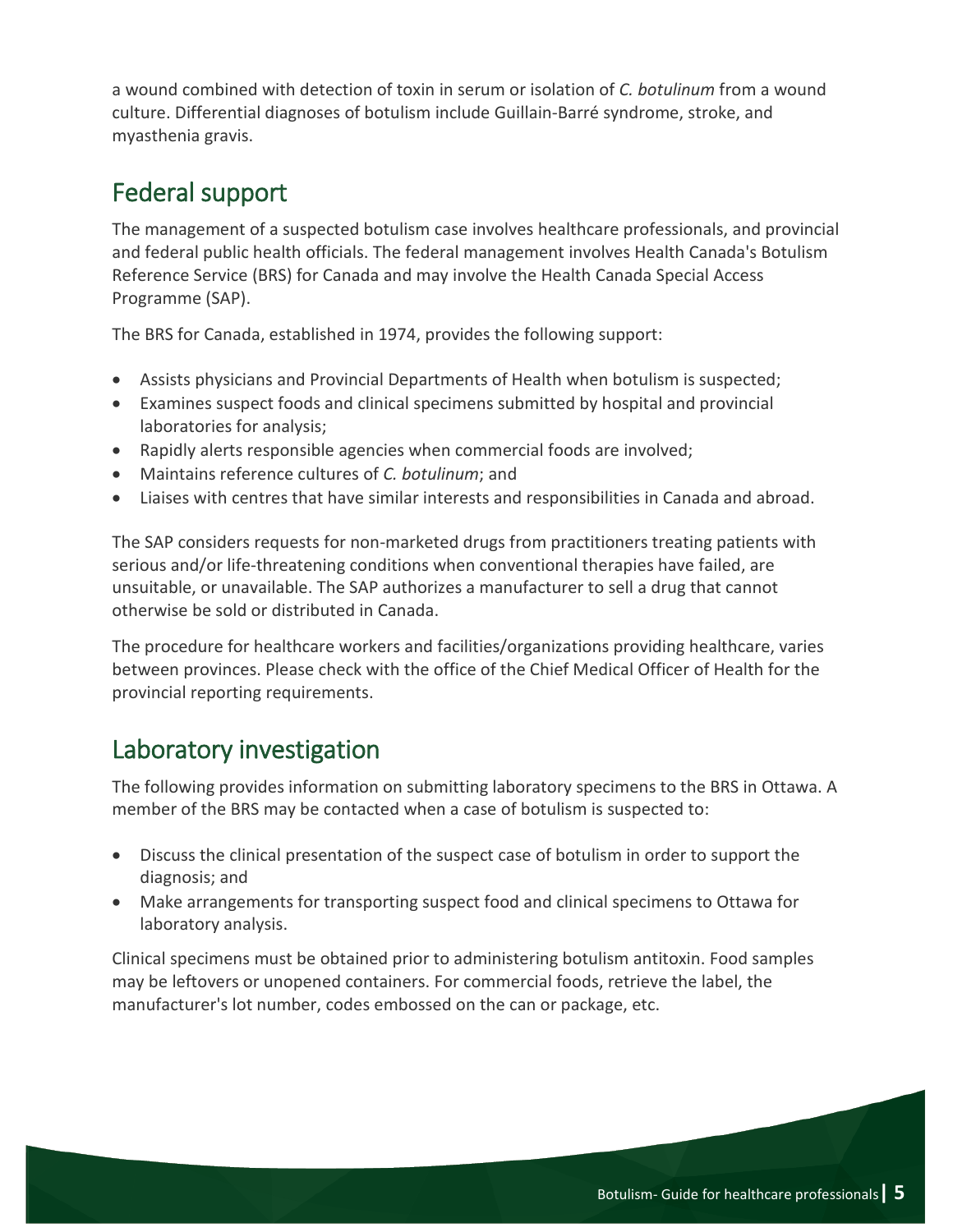Suitable clinical specimens for analyses include:

- Faecal samples (approximately 10 g if available);
- Enema fluid;
- Gastric contents (adjusted to approximately pH 6.0 with 1N NaOH, if possible);
- Serum (from 20 ml of blood collected before administration of antitoxin); and
- For suspected infant botulism, the essential material for analysis is the infant's faeces. As constipation is a common symptom, the soiled parts of diapers, a rectal swab, 2 ml of serum or a combination of samples may be submitted if necessary.

After collecting the sample, but prior to shipping, ensure the sample is kept in a refrigerator at 4°C. Ship specimens in a watertight primary receptacle, in a watertight secondary container, with sufficient absorbent material between the two containers to absorb the entire contents of the primary receptacle<sup>1</sup>. The preferred method of preserving the material is by cooling rather than freezing (i.e., by including commercial cooling packs in the parcel). Please print and complete [the BRS requisition for diagnostic tests](https://canada.ca/content/dam/hc-sc/documents/services/food-nutrition/legislation-guidelines/guidance-documents/botulism-guide-healthcare-professionals-2012/brs-requisition-diagnostic-tests/BRS-SRB-REQ-v0-ENG-2022.pdf) and include it in your sample's shipment. After the specimen is shipped, inform BRS of the expected delivery time. See the contact information at the beginning of this document.

## Botulism antitoxin

 $\overline{\phantom{a}}$  , which is a set of the set of the set of the set of the set of the set of the set of the set of the set of the set of the set of the set of the set of the set of the set of the set of the set of the set of th

Therapeutic botulism antitoxin is approved for treatment of cases of botulism in Canada.

• BAT<sup>®</sup> [Botulism Antitoxin Heptavalent (A, B, C, D, E, F, G) – (Equine)] made by Emergent BioSolutions Canada Inc. (formerly Cangene Corporation)

The therapeutic antitoxin specifically for infant botulism is not approved for use in Canada and is currently only available via the SAP.

BabyBIG®, Botulism Immune Globulin Intravenous (Human) (BIG-IV) for pediatric patients under the age of one year, accessed from the Infant Botulism Treatment and Prevention Program (IBTPP) at the California Department of Public Health (CDPH).

The BAT<sup>®</sup> product is kept on hand throughout the country, either at a provincial depot or by the Public Health Agency of Canada's National Emergency Stockpile System (NESS).

Should BabyBIG® be required, it must be requested on a per patient basis from the California Department of Health Services Infant Botulism Treatment and Prevention Program at 510-231- 7600.

<sup>&</sup>lt;sup>1</sup>Samples that may contain botulinum neurotoxin and/or viable organisms (including spores) should be shipped using the Transportation of Dangerous Goods instruction TC-125-1B.